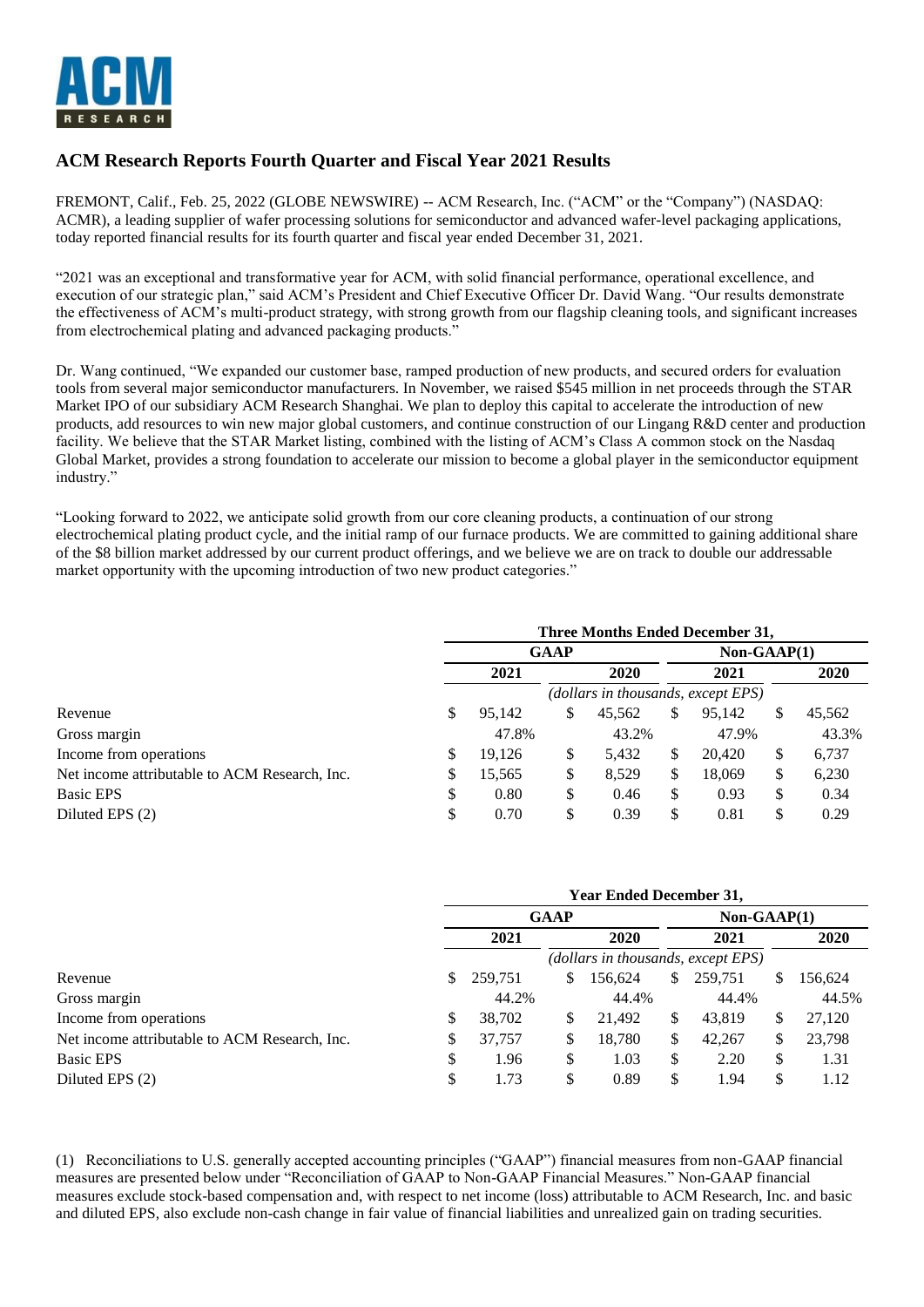(2) Diluted EPS includes an impact of \$108,000 in the fourth quarter and the full year 2021 from dilutive shares of ACM Research (Shanghai), Inc.

## **Outlook**

For fiscal year 2022, the Company expects revenue to be in the range of \$365 million to \$405 million, an increase from guidance provided in a press release announcement made on January 4, 2022. This expectation assumes, among other factors, improvement with respect to the global COVID-19 pandemic and stability in US-China trade policy. The range of ACM's 2022 outlook reflects, among other things, various spending scenarios for the production ramps of key customers, the absence of unexpected disruptions in ACM's supply chain, and the timing of acceptances for first tools under evaluation in the field.

## **Operating Highlights and Recent Announcements**

- **Shipments.** Total shipments in 2021 were \$372 million, versus \$182 million in 2020. Total shipments in the fourth quarter of 2021 were \$117 million, versus \$67 million in the fourth quarter of 2020 and \$99 million in the third quarter of 2021. Total shipments include deliveries for revenue in the quarter and deliveries of first tool systems awaiting customer acceptance for potential revenue in future quarters.
- **Orders for Ultra ECP map and Ultra ECP ap copper plating systems.** In February 2022, ACM announced it had received volume purchase orders for 13 Ultra ECP map and 8 Ultra ECP ap copper plating systems, of which 10 tools are repeat orders from a top-tier Chinese foundry. The orders represent the first volume purchase order of ACM's Ultra ECP map systems. The customer has qualified the Ultra ECP map tool in 65 nm to 28 nm processes, where its performance met or exceeded requirements, and has ordered a significant number of tools for its production lines.
- **Orders for Ultra C wb Wet bench Tools.** In February 2022, ACM announced it had received volume purchase orders for 29 Ultra C wb wet bench tools for 300 mm wafer applications. The orders are from multiple China-based customers, and include repeat orders for 16 tools from an emerging foundry customer to support its ongoing fab expansion. Shipments are scheduled in two phases, beginning in the first half of 2022.
- **Introduced Compound Semiconductor Tools.** This new comprehensive tool set supports compound semiconductor manufacturing, which addresses growing demand from electric vehicle, 5G communication and AI markets. ACM's 150mm-200mm bridge systems support front-end cleaning and a wide range of advanced wafer-level packaging applications for compound semiconductors, including gallium arsenide (GaAs), gallium nitride (GaN) and silicon carbide (SiC) processes. The wet process portfolio includes coater, developer, photoresist (PR) stripper, wet etcher, cleaner and metal plating tools. In January 2022, ACM announced it had delivered one Ultra C wet etch tool and two electrochemical plating (ECP) GIII tools and received a purchase order for two Ultra C PR wet stripping systems from a leading global integrated device manufacturer.
- **Orders for SAPS Single-Wafer-Cleaning Tools**. In December 2021, ACM announced it had received orders for Ultra C SAPS V 12-chamber cleaning tools from a major U.S.-based global semiconductor manufacturer. Both tools are expected to be installed in the prospective customer's U.S. facilities for use in its advanced processes. The orders, scheduled for delivery in the first half of 2022, include an evaluation tool to further confirm the tool's cleaning performance and a production tool intended for a high-volume manufacturing line.
- **Completion of ACM Shanghai's STAR Market IPO and Shares Listing.** ACM Shanghai completed its IPO process and started trading on the Shanghai Stock Exchange's Sci-Tech innovAtion boaRd (the STAR Market), under the stock code: 688082, on November 18, 2021. In its IPO ACM Shanghai issued 43,355,753 shares, representing 10% of the total 433,557,100 shares outstanding after the IPO. The shares were issued at a public offering price of RMB 85.00 per share, and the gross proceeds of the IPO totaled RMB 3.685 billion (US\$577 million based on November 17, 2021 currency exchange rates).

#### **Full Year 2021 Financial Summary**

- **Revenue** for 2021 was \$259.8 million, up 66% from 2020, reflecting a 44% increase in revenue from single wafer cleaning, Tahoe and semi-critical cleaning equipment, a 149% increase in revenue from ECP, furnace and other technologies, and a 210% increase in revenue from advanced packaging (excluding ECP), services and spares.
- **Gross margin** for 2021 was 44.2%, versus 44.4% in 2020. Non-GAAP gross margin, which excludes stock-based compensation, was 44.4%, versus 44.5% in 2020. Gross margin was within the range of 40% to 45% reflected in the Company's long-term business model. The Company expects gross margin to vary from period to period due to a variety of factors, such as sales volume and product mix.
- **Operating expenses** for 2021 were \$76.2 million, compared to \$48.1 million in 2020. Non-GAAP operating expenses, which exclude the effect of stock-based compensation, were \$71.4 million, compared to \$42.7 million in 2020. The increase in operating expenses for 2021 was due to higher research and development spending on new products.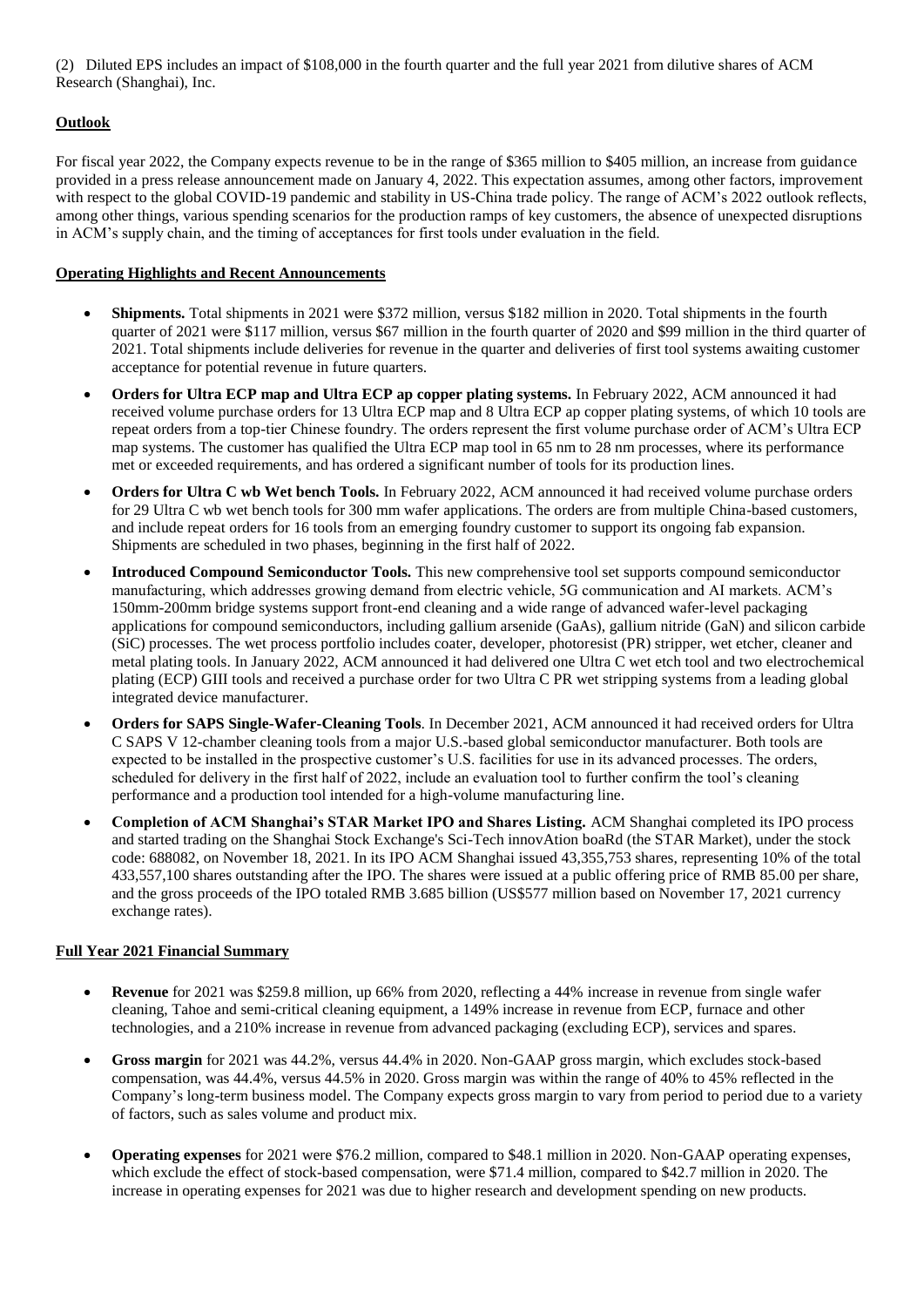- **Operating income** for 2021 was \$38.7 million, compared to \$21.5 million in 2020. Operating income as a percent of revenue was 14.9% in 2021 versus 13.7% in 2020. Non-GAAP operating income, which excludes the effect of stockbased compensation, was \$43.8 million, compared to \$27.1 million in 2020.
- **Unrealized gain on trading securities** for 2021 was \$0.6 million. The gain reflects the change in market value of ACM Shanghai's indirect investment in STAR Market IPO shares of Semiconductor Manufacturing International Corporation (SMIC), which began trading in mid-July 2020. The value was marked-to-market at year-end and is excluded from non-GAAP results.
- Net income attributable to ACM Research, Inc. for 2021 was \$37.8 million, compared to \$18.8 million in 2020. Non-GAAP net income attributable to ACM Research, Inc. in 2021, excluding the effect of stock-based compensation, noncash change in fair value of financial liabilities, and unrealized gain on trading securities, was \$42.3 million as compared to \$23.8 million in 2020. Tax items (compared to a normalized tax rate), and the effects of foreign-exchange fluctuations on operating results provided net benefits of \$4.9 million and \$0.9 million in 2021 and 2020, respectively.
- Net income per diluted share attributable to ACM Research, Inc. for 2021 was \$1.73, compared to \$0.89 in 2020. Non-GAAP net income per diluted share, which excludes the effect of stock-based compensation, non-cash change in fair value of financial liabilities, and unrealized gain on trading securities, was \$1.94 in 2021, compared to \$1.12 in 2020. Tax items and effects of foreign-exchange fluctuations on operating results provided net benefits per share of \$0.23 and \$0.04 in 2021 and 2020, respectively.
- **Cash and cash equivalents** at December 31, 2021 were \$563.1 million, versus \$71.8 million at December 31, 2020. In addition, at December 31, 2021, ACM Shanghai's STAR Market equity investment in SMIC at December 31, 2021 had a fair value of \$29.5 million.

## **Fourth Quarter 2021 Financial Summary**

- **Revenue** in the fourth quarter of 2021 was \$95.1 million, up 109% year over year, reflecting a 68% increase in revenue from single wafer cleaning, Tahoe and semi-critical cleaning equipment, a 386% increase in revenue from ECP, furnace and other technologies, and a 189% increase in revenue from advanced packaging (excluding ECP), services and spares.
- **Gross margin** in the fourth quarter of 2021 was 47.8%, up from 43.2% in the same period of 2020. Non-GAAP gross margin, which excludes stock-based compensation, was 47.9%, versus 43.3% in 2020. Gross margin exceeded the high end of the range of 40% to 45% set forth in the Company's long-term business model. The Company expects gross margin to vary from period to period due to a variety of factors, such as sales volume and product mix.
- **Operating expenses** in the fourth quarter of 2021 were \$26.3 million, up from \$14.2 million in the fourth quarter of 2020. Non-GAAP operating expenses, which exclude the effects of stock-based compensation, were \$25.1 million, compared to \$13.0 million in the fourth quarter of 2020. The increase in operating expenses for the fourth quarter of 2021 was due to higher research and development spending on new products.
- **Operating income** in the fourth quarter of 2021 was \$19.1 million, up from \$5.4 million in the fourth quarter of 2020. Operating income as a percent of revenue was 20.1% in the fourth quarter of 2021 versus 11.9% in the same period of 2020. Non-GAAP operating income, which excludes the effect of stock-based compensation, was \$20.4 million, compared to \$6.7 million in the fourth quarter of 2020.
- **Unrealized loss on trading securities** was \$1.2 million in the fourth quarter of 2021. The loss reflects the change in market value of ACM Shanghai's indirect investment in STAR Market IPO shares of SMIC, which began trading in mid-July 2020. The value was marked-to-market at quarter-end and is excluded from non-GAAP results.
- Net income attributable to ACM Research, Inc. in the fourth quarter of 2021 was \$15.6 million, compared to \$8.5 million in the fourth quarter of 2020. Non-GAAP net income attributable to ACM Research, Inc. in the fourth quarter of 2021, excluding the effect of stock-based compensation, and unrealized gain on trading securities, was \$18.1 million as compared to \$6.2 in the fourth quarter of 2020. Equity income in net income of affiliates contributed \$3.6 million in the fourth quarter of 2021, due in part to an investment-related gain from ACM Shanghai's participation in a limited partnership, as compared to \$0.1 million in the fourth quarter of 2020. Tax-related items (compared to a normalized tax rate) and the effects of foreign-exchange fluctuations on operating results provided a net benefit of \$0.2 million and \$0.9 million in the fourth quarters of 2021 and 2020, respectively.
- **Net income per diluted share attributable to ACM Research, Inc.** in the fourth quarter of 2021 was \$0.70, compared to \$0.39 in the fourth quarter of 2020. Non-GAAP net income per diluted share, which excludes the effect of stock-based compensation and unrealized gain on trading securities, was \$0.81 in the fourth quarter of 2021, compared to \$0.29 in the fourth quarter of 2020. Tax items and effects of foreign-exchange fluctuations on operating results provided a net benefit per share of \$0.01 and \$0.04 in the fourth quarters of 2021 and 2020, respectively.

#### **Conference Call Details**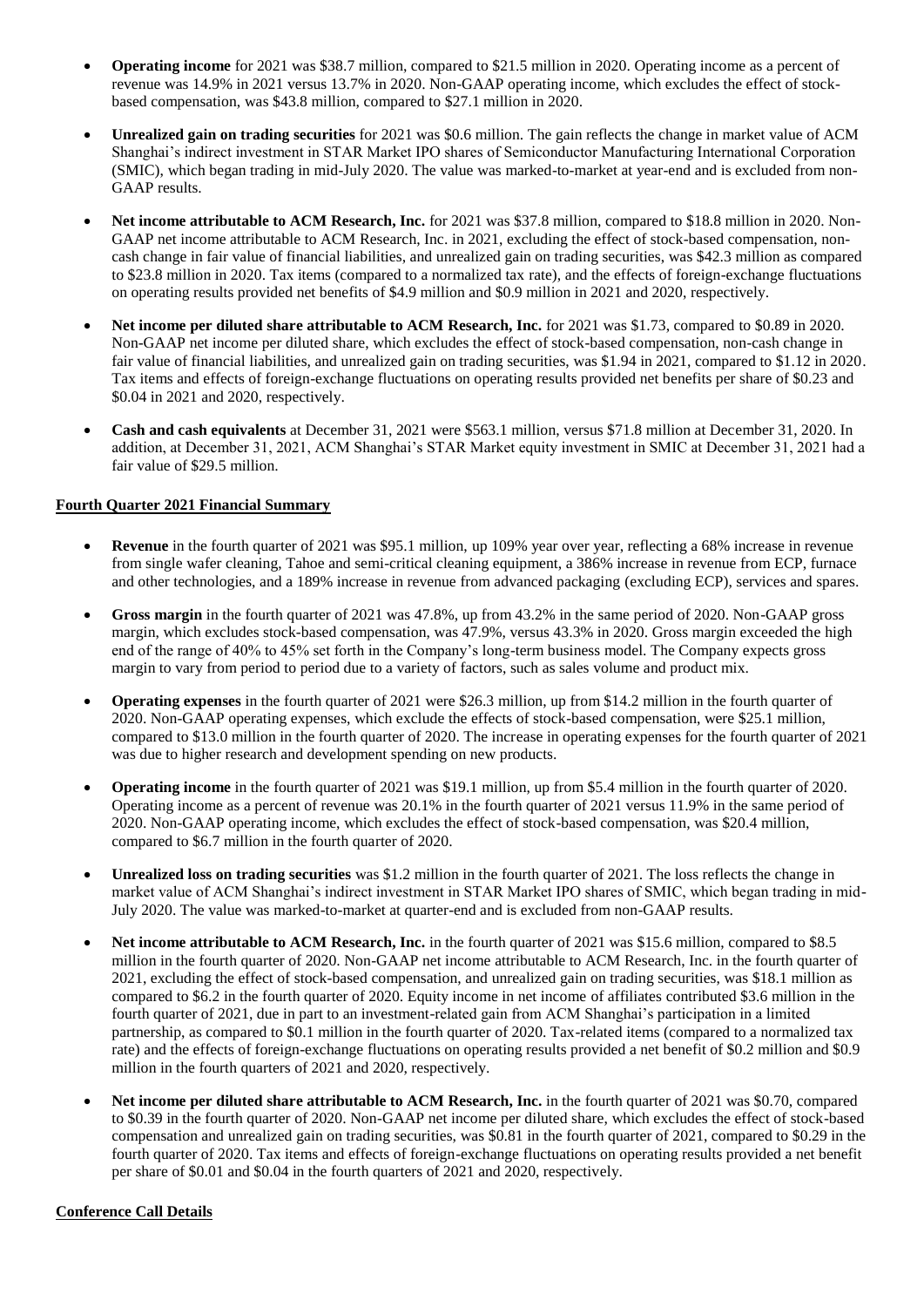A conference call to discuss results will be held on Friday, February 25, 2022, at 8:00 a.m. Eastern Time (9:00 p.m. China Time). Dial-in details for the call are as follows. Please reference conference ID **9396606**.

| <b>Phone Number</b>  |                   | Toll-Free Number    |
|----------------------|-------------------|---------------------|
| <b>United States</b> | $+1(661)567-1217$ | $+1$ (833) 562-0137 |
| Hong Kong            | $+85258194851$    | $+852800966253$     |
| Mainland China       | $+868008700169$   |                     |
|                      | +86 4006828609    |                     |

A recording of the webcast will be available on the investor page of the ACM website at [www.acmrcsh.com](https://www.acmrcsh.com/) for one week following the call.

#### **Use of Non-GAAP Financial Measures**

ACM presents non-GAAP gross margin, operating expenses, operating income, net income (loss) attributable to ACM Research, Inc. and basic and diluted earnings per share as supplemental measures to GAAP financial measures regarding ACM's operational performance. These supplemental measures exclude the impact of stock-based compensation, which ACM does not believe is indicative of its core operating results. In addition, non-GAAP net income attributable to ACM Research, Inc. and basic and diluted EPS exclude non-cash change in fair value of financial assets and liabilities and unrealized gain on trading securities, which ACM also believes are not indicative of its core operating results. A reconciliation of each non-GAAP financial measure to the most directly comparable GAAP financial measure is provided below under "Reconciliation of Non-GAAP to GAAP Financial Measures."

ACM believes these non-GAAP financial measures are useful to investors in assessing its operating performance. ACM uses these financial measures internally to evaluate its operating performance and for planning and forecasting of future periods. Financial analysts may focus on and publish both historical results and future projections based on the non-GAAP financial measures. ACM also believes it is in the best interests of investors for ACM to provide this non-GAAP information.

While ACM believes these non-GAAP financial measures provide useful supplemental information to investors, there are limitations associated with the use of these non-GAAP financial measures. These non-GAAP financial measures may not be reported by competitors, and they may not be directly comparable to similarly titled measures of other companies due to differences in calculation methodologies. The non-GAAP financial measures are not an alternative to GAAP information and are not meant to be considered in isolation or as a substitute for comparable GAAP financial measures. They should be used only as a supplement to GAAP information and should be considered only in conjunction with ACM's consolidated financial statements prepared in accordance with GAAP.

#### **Forward-Looking Statements**

Certain statements contained in the second, third and fourth paragraphs of this press release, under the heading "Outlook" above, and in the third and fifth bullet under "Operating Highlights and Recent Announcements" above are not historical facts and may be forward-looking statements within the meaning of the Private Securities Litigation Reform Act of 1995. Forward-looking statements include statements regarding the intent, belief and current expectations with respect to: the demand for ACM's tools, including specifically in fiscal year 2022; the expansion in 2022 of ACM's product offering, production capacity and base of major customers; and the timing and ability of ACM to secure orders from new customers. Those statement are expectations only, reflect management's current views, are based on certain assumptions, and involve risks and uncertainties. Actual results, events, or performance may differ materially from the above forward-looking statements due to a number of important factors, and will be dependent upon a variety of factors, including, but not limited to, the following, any of which could be exacerbated even further by the continuing COVID-19 outbreak in China and globally: anticipated customer orders or identified market opportunities may not grow or develop as anticipated; customer orders already received may be postponed or canceled; ACM may be unable to obtain the qualification and acceptance of its delivered tools when anticipated or at all, which would delay or preclude ACM's recognition of revenue from the sale of those tools; suppliers may not be able to meet ACM's demands on a timely basis; ACM's technologies and tools may not gain market acceptance; ACM may be unable to compete effectively by, among other things, enhancing its existing tools, adding additional production capacity and engaging additional major customers; volatile global economic, market, industry and other conditions could result in sharply lower demand for products containing semiconductors and for the Company's products and in disruption of capital and credit markets; trade regulations, currency fluctuations, political instability and war may materially adversely affect ACM due to its substantial non-U.S. customer and supplier base and its substantial non-U.S. manufacturing operations. ACM cannot guarantee any future results, levels of activity, performance or achievements. ACM undertakes no obligation to publicly update these forward-looking statements to reflect events or circumstances that occur after the date hereof or to reflect any change in its expectations regarding these forward-looking statements or the occurrence of unanticipated events.

#### **About ACM Research, Inc.**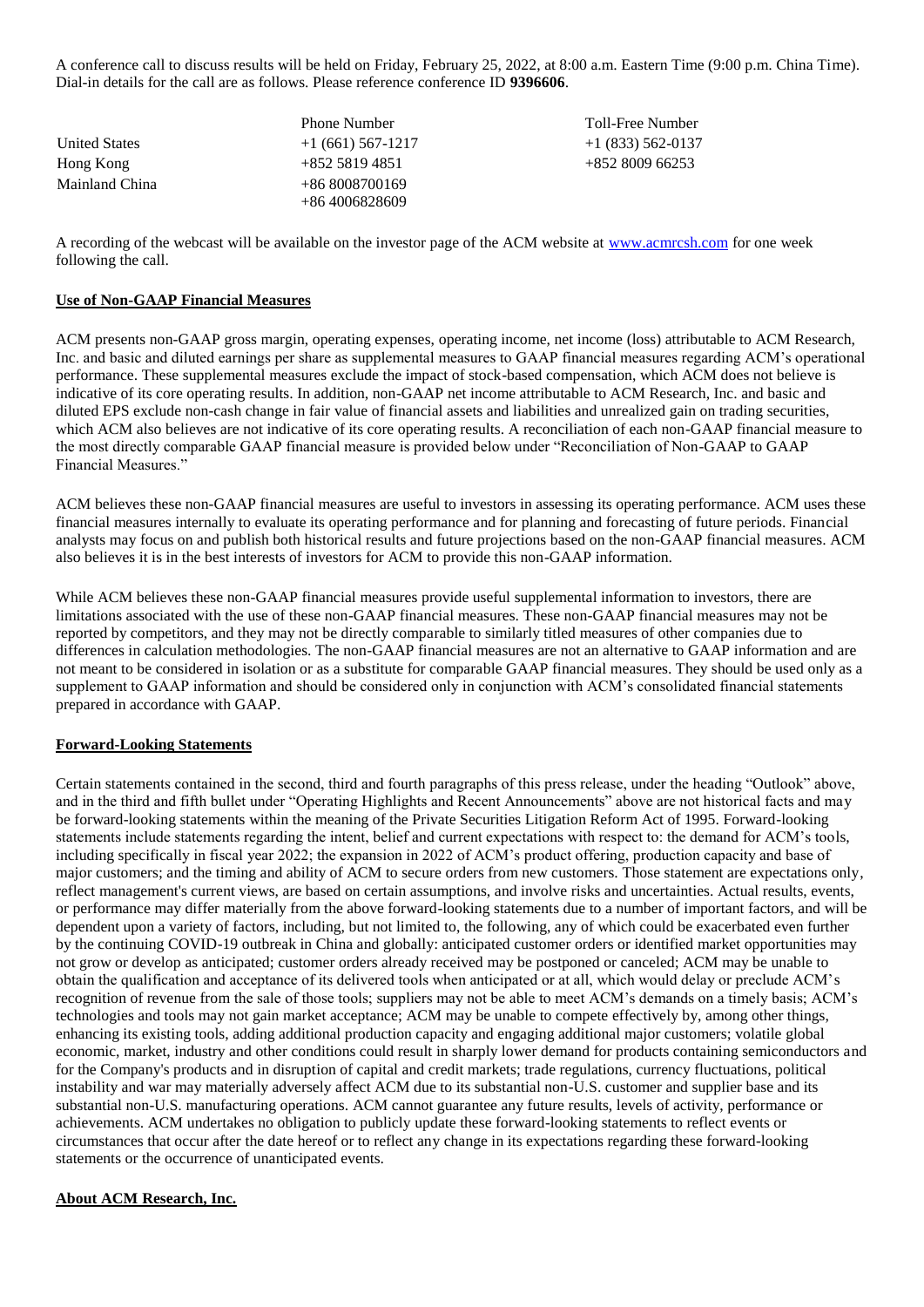ACM develops, manufactures and sells semiconductor process equipment for single-wafer or batch wet cleaning, electroplating, stress-free polishing and thermal processes that are critical to advanced semiconductor device manufacturing, as well as waferlevel packaging. The Company is committed to delivering customized, high performance, cost-effective process solutions that semiconductor manufacturers can use in numerous manufacturing steps to improve productivity and product yield.

© ACM Research, Inc. SAPS, ULTRA C and the ACM Research logo are trademarks of ACM Research, Inc. For convenience, these trademarks appear in this press release without ™ symbols, but that practice does not mean that ACM will not assert, to the fullest extent under applicable law, its rights to the trademarks.

#### **For investor and media inquiries, please contact:**

| In the United States: | The Blueshirt Group      |
|-----------------------|--------------------------|
|                       | Yujia Zhai               |
|                       | $+1$ (860) 214-0809      |
|                       | yujia@blueshirtgroup.com |
| In China:             | The Blueshirt Group Asia |
|                       | Gary Dvorchak, CFA       |
|                       | $+86(138)1079-1480$      |
|                       | gary@blueshirtgroup.com  |

## **ACM RESEARCH, INC. Condensed Consolidated Balance Sheets**

|                                                                                                                   | 2021          | December 31, December 31,<br>2020                  |
|-------------------------------------------------------------------------------------------------------------------|---------------|----------------------------------------------------|
|                                                                                                                   |               | (Unaudited)                                        |
|                                                                                                                   |               | (In thousands, except share and<br>per share data) |
| <b>Assets</b>                                                                                                     |               |                                                    |
| Current assets:                                                                                                   |               |                                                    |
| Cash and cash equivalents                                                                                         | \$<br>563,067 | 71,766<br>\$                                       |
| Trading securities                                                                                                | 29,498        | 28,239                                             |
| Accounts receivable, less allowance for doubtful accounts of \$0 as of December 31, 2021 and<br>December 31, 2020 | 105,553       | 56,441                                             |
| Income tax recoverable                                                                                            | 1,082         |                                                    |
| Other receivables                                                                                                 | 18,979        | 9,679                                              |
| Inventories                                                                                                       | 218,116       | 88,639                                             |
| Prepaid expenses                                                                                                  | 16,639        | 5,892                                              |
| Total current assets                                                                                              | 952,934       | 260,656                                            |
| Property, plant and equipment, net                                                                                | 14,042        | 8,192                                              |
| Land use right, net                                                                                               | 9,667         | 9,646                                              |
| Operating lease right-of-use assets, net                                                                          | 4,182         | 4,297                                              |
| Intangible assets, net                                                                                            | 477           | 554                                                |
| Deferred tax assets                                                                                               | 13,166        | 11,076                                             |
| Long-term investments                                                                                             | 12,694        | 6,340                                              |
| Other long-term assets                                                                                            | 45,017        | 40,496                                             |
| <b>Total assets</b>                                                                                               | 1,052,179     | 341,257                                            |
| <b>Liabilities and Stockholders' Equity</b>                                                                       |               |                                                    |
| Current liabilities:                                                                                              |               |                                                    |
| Short-term borrowings                                                                                             | 9,591         | 26,147                                             |
| Current portion of long-term borrowings                                                                           | 2,410         | 1,591                                              |
| Accounts payable                                                                                                  | 101,350       | 35,603                                             |
| Advances from customers                                                                                           | 52,824        | 17,888                                             |
| Deferred revenue                                                                                                  | 3,180         | 1,343                                              |
| Income taxes payable                                                                                              | 254           | 31                                                 |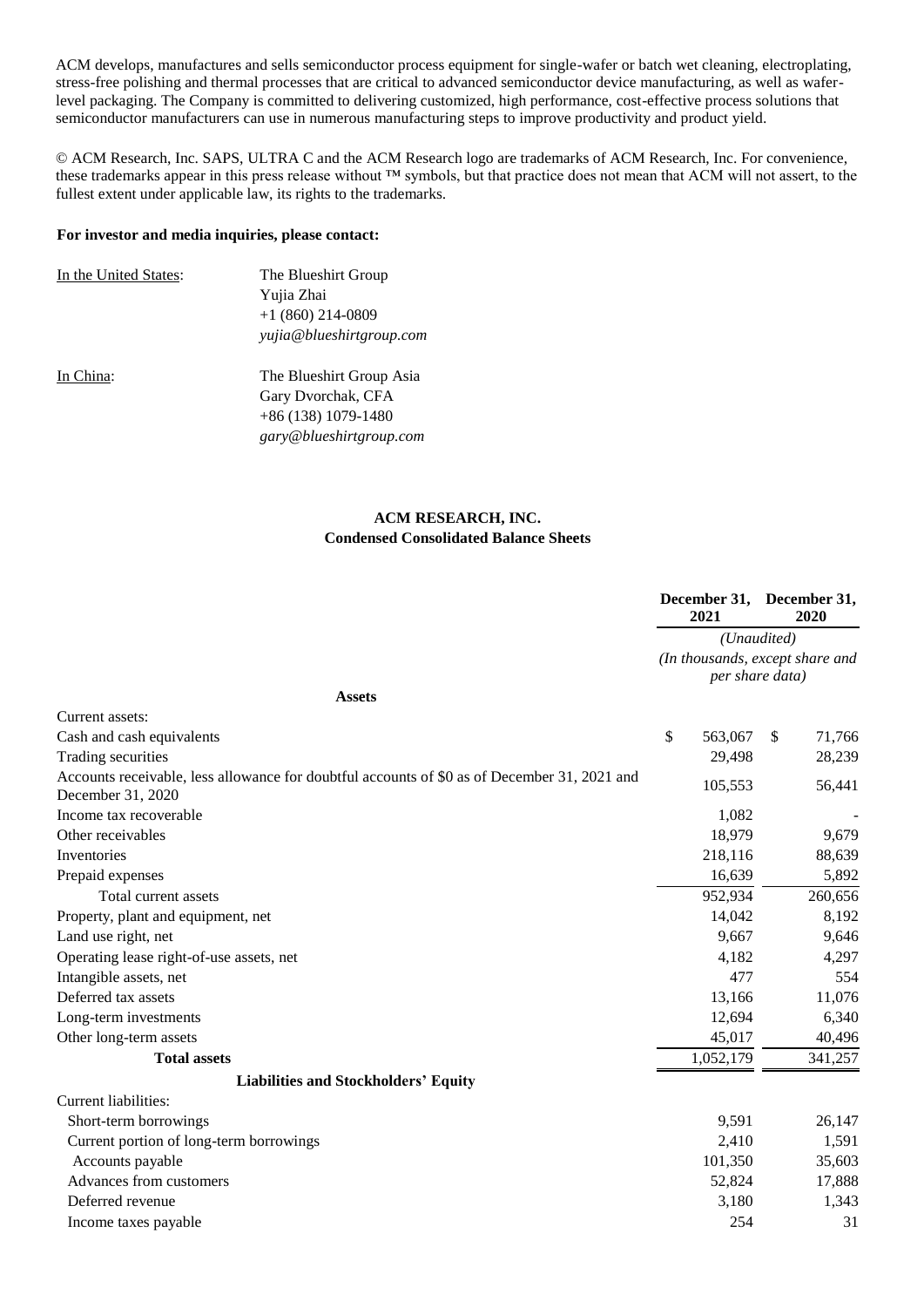|                                                                                                                                                                                                                                                                                                              |           | 83      |
|--------------------------------------------------------------------------------------------------------------------------------------------------------------------------------------------------------------------------------------------------------------------------------------------------------------|-----------|---------|
| Other payables and accrued expenses                                                                                                                                                                                                                                                                          | 31,735    | 18,805  |
| Current portion of operating lease liability                                                                                                                                                                                                                                                                 | 2,313     | 1,417   |
| Total current liabilities                                                                                                                                                                                                                                                                                    | 205,939   | 102,908 |
| Long-term borrowings                                                                                                                                                                                                                                                                                         | 22,957    | 17,979  |
| Long-term operating lease liability                                                                                                                                                                                                                                                                          | 1,869     | 2,880   |
| Deferred tax liability                                                                                                                                                                                                                                                                                       | 1,302     | 1,286   |
| Other long-term liabilities                                                                                                                                                                                                                                                                                  | 8,447     | 8,034   |
| <b>Total liabilities</b>                                                                                                                                                                                                                                                                                     | 240,514   | 133,087 |
| <b>Commitments and contingencies</b>                                                                                                                                                                                                                                                                         |           |         |
| Stockholders' equity:                                                                                                                                                                                                                                                                                        |           |         |
| Common stock – Class A, par value \$0.0001: 150,000,000 shares authorized as of December<br>31, 2021 and 50,000,000 shares authorized as of December 31, 2020; 17,869,643 shares issued<br>and outstanding as of December 31, 2021 and 16,896,693 shares issued and outstanding as of<br>December 31, 2020   | 2         | 2       |
| Common stock–Class B, par value \$0.0001: 5,307,816 shares authorized as of December 31,<br>$2021$ and $2,409,738$ shares authorized as of December 31, $2020$ ; $1,695,938$ shares issued and<br>outstanding as of December 31, 2021 and 1,802,606 shares issued and outstanding as of<br>December 31, 2020 |           |         |
| Additional paid in capital                                                                                                                                                                                                                                                                                   | 595,049   | 102,004 |
| Accumulated surplus                                                                                                                                                                                                                                                                                          | 72,044    | 34,287  |
| Accumulated other comprehensive income                                                                                                                                                                                                                                                                       | 9,109     | 4,857   |
| Total ACM Research, Inc. stockholders' equity                                                                                                                                                                                                                                                                | 676,204   | 141,150 |
| Non-controlling interests                                                                                                                                                                                                                                                                                    | 135,461   | 67,020  |
| Total stockholders' equity                                                                                                                                                                                                                                                                                   | 811,665   | 208,170 |
| Total liabilities and stockholders' equity                                                                                                                                                                                                                                                                   | 1,052,179 | 341,257 |

#### **ACM RESEARCH, INC.**

#### **Condensed Consolidated Statements of Operations and Comprehensive Income**

|                                                                                                        | <b>Three Months Ended</b><br>December 31, |             |          |               | <b>Year Ended</b><br>December 31, |             |           |  |
|--------------------------------------------------------------------------------------------------------|-------------------------------------------|-------------|----------|---------------|-----------------------------------|-------------|-----------|--|
|                                                                                                        | 2021                                      |             | 2020     |               | 2021                              |             | 2020      |  |
|                                                                                                        |                                           | (Unaudited) |          |               | (Unaudited)                       |             |           |  |
|                                                                                                        | (In thousands, except share               |             |          |               | (In thousands, except share       |             |           |  |
|                                                                                                        |                                           | and per     |          |               |                                   | and per     |           |  |
|                                                                                                        |                                           | share data) |          |               |                                   | share data) |           |  |
| Revenue                                                                                                | \$<br>95,142                              | \$          | 45,562   | <sup>\$</sup> | 259,751                           | \$          | 156,624   |  |
| Cost of revenue                                                                                        | 49,696                                    |             | 25,888   |               | 144,895                           |             | 87,025    |  |
| <b>Gross profit</b>                                                                                    | 45,446                                    |             | 19,674   |               | 114,856                           |             | 69,599    |  |
| Operating expenses:                                                                                    |                                           |             |          |               |                                   |             |           |  |
| Sales and marketing                                                                                    | 9,273                                     |             | 5,249    |               | 26,733                            |             | 16,773    |  |
| Research and development                                                                               | 12,914                                    |             | 5,878    |               | 34,207                            |             | 19,119    |  |
| General and administrative                                                                             | 4,133                                     |             | 3,115    |               | 15,214                            |             | 12,215    |  |
| Total operating expenses, net                                                                          | 26,320                                    |             | 14,242   |               | 76,154                            |             | 48,107    |  |
| <b>Income from operations</b>                                                                          | 19,126                                    |             | 5,432    |               | 38,702                            |             | 21,492    |  |
| Interest income                                                                                        | 392                                       |             | 63       |               | 505                               |             | 897       |  |
| Interest expense                                                                                       | (191)                                     |             | (371)    |               | (765)                             |             | (982)     |  |
| Change in fair value of financial liability                                                            |                                           |             |          |               |                                   |             | (11, 964) |  |
| Unrealized gain on trading securities                                                                  | (1,210)                                   |             | 3,604    |               | 607                               |             | 12,574    |  |
| Other income (expense), net                                                                            | 52                                        |             | (2, 444) |               | (631)                             |             | (3,377)   |  |
| Equity income in net income of affiliates                                                              | 3,601                                     |             | 116      |               | 4,637                             |             | 655       |  |
| Income before income taxes                                                                             | 21,770                                    |             | 6,400    |               | 43,055                            |             | 19,295    |  |
| Income tax benefit (expense)                                                                           | (3,155)                                   |             | 2,798    |               | (134)                             |             | 2,382     |  |
| Net income                                                                                             | 18,615                                    |             | 9,198    |               | 42,921                            |             | 21,677    |  |
| Less: Net income attributable to non-controlling interests and<br>redeemable non-controlling interests | 3,050                                     |             | 669      |               | 5,164                             |             | 2,897     |  |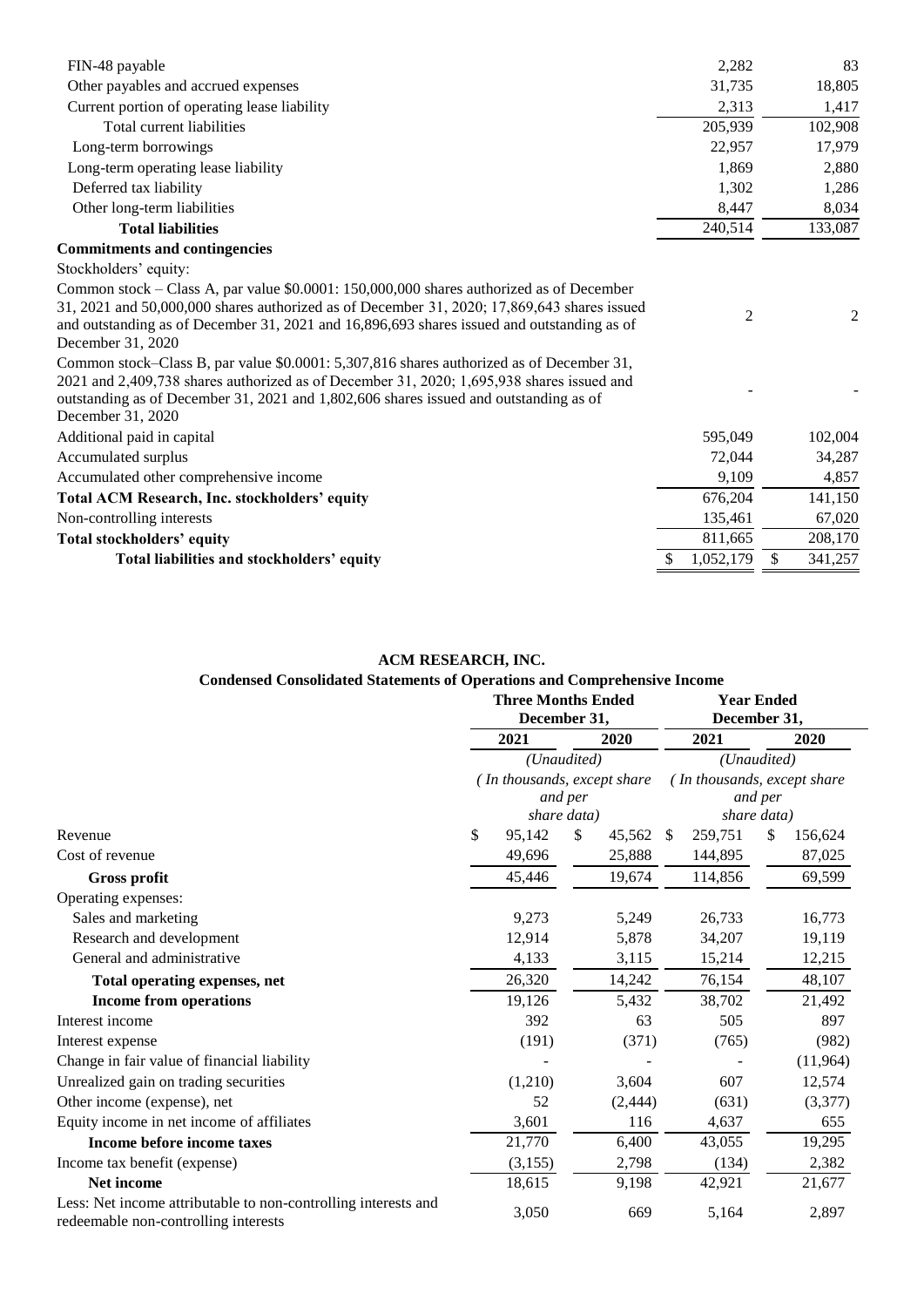| Net income attributable to ACM Research, Inc.                                                                    |  | 15,565     | \$ | 8,529              | -S   | 37,757     |            | 18,780     |  |
|------------------------------------------------------------------------------------------------------------------|--|------------|----|--------------------|------|------------|------------|------------|--|
| Comprehensive income:                                                                                            |  |            |    |                    |      |            |            |            |  |
| Net income                                                                                                       |  | 18,615     |    | 9,198              |      | 42,921     |            | 21,677     |  |
| Foreign currency translation adjustment                                                                          |  | 3,436      |    | 6,394              |      | 4,695      |            | 10,493     |  |
| <b>Comprehensive Income</b>                                                                                      |  | 22,051     |    | 15,592             |      | 47,616     |            | 32,170     |  |
| Less: Comprehensive income attributable to non-controlling<br>interests and redeemable non-controlling interests |  | 3,136      |    | 3,244              |      | 5,607      |            | 6,858      |  |
| Comprehensive income attributable to ACM Research,<br>Inc.                                                       |  | 18,915     | S  | 12,348             | -S   | 42,009     | S          | 25,312     |  |
| Net income attributable to ACM Research, Inc.                                                                    |  |            |    |                    |      |            |            |            |  |
| per common share:                                                                                                |  |            |    |                    |      |            |            |            |  |
| <b>Basic</b>                                                                                                     |  | 0.80       | S  | $0.46 \text{ }$ \$ |      | 1.96       | S          | 1.03       |  |
| Diluted                                                                                                          |  | 0.70       |    | 0.39               | - \$ | 1.73       | \$.        | 0.89       |  |
| Weighted                                                                                                         |  |            |    |                    |      |            |            |            |  |
| average common shares outstanding used in computing per share amounts:                                           |  |            |    |                    |      |            |            |            |  |
| <b>Basic</b>                                                                                                     |  | 19,529,462 |    | 18,557,085         |      | 19,218,236 |            | 18,233,361 |  |
| Diluted                                                                                                          |  | 22,108,607 |    | 21,794,203         |      | 21,785,572 | 21,183,469 |            |  |

#### **ACM RESEARCH, INC.**

## **Total Revenue by Product Category, by Equipment Type and by Region**

|                                                                      |  | <b>Three Months Ended</b><br>December 31, |        | <b>Year Ended</b><br>December 31, |         |      |         |  |  |
|----------------------------------------------------------------------|--|-------------------------------------------|--------|-----------------------------------|---------|------|---------|--|--|
| <b>Total Revenue By Product Category</b>                             |  | 2021                                      | 2020   |                                   | 2021    | 2020 |         |  |  |
| Single wafer cleaning, Tahoe and semi-critical cleaning<br>equipment |  | 61.886                                    | 36.780 |                                   | 189.208 |      | 131,248 |  |  |
| ECP (front-end and packaging), furnace and other technologies        |  | 19.460                                    | 4.003  |                                   | 33.210  |      | 13,343  |  |  |
| Advanced packaging (excluding ECP), services $\&$ spares             |  | 13.796                                    | 4.779  |                                   | 37.333  |      | 12,033  |  |  |
|                                                                      |  | 95,142                                    | 45,562 |                                   | 259,751 |      | 156,624 |  |  |

|                                                                    |  | <b>Three Months Ended</b><br>December 31, |        | <b>Year Ended</b><br>December 31, |         |  |         |  |  |  |
|--------------------------------------------------------------------|--|-------------------------------------------|--------|-----------------------------------|---------|--|---------|--|--|--|
| <b>Total Revenue Front-end and Back-End</b>                        |  | 2021                                      | 2020   |                                   | 2021    |  | 2020    |  |  |  |
| Wet cleaning and other front-end processing tools                  |  | 74.946                                    | 37.358 |                                   | 202.268 |  | 136,317 |  |  |  |
| Advanced packaging, other processing tools, services and<br>spares |  | 20.196                                    | 8.204  |                                   | 57.483  |  | 20,307  |  |  |  |
|                                                                    |  | 95.142                                    | 45.562 |                                   | 259,751 |  | 156,624 |  |  |  |

|                                |   | <b>Three Months Ended</b><br>December 31, | <b>Year Ended</b><br>December 31, |  |         |  |         |  |  |
|--------------------------------|---|-------------------------------------------|-----------------------------------|--|---------|--|---------|--|--|
| <b>Total Revenue by Region</b> |   | 2021                                      | 2020                              |  | 2021    |  | 2020    |  |  |
| Mainland China                 |   | 94.296                                    | 44,185                            |  | 258,615 |  | 154,359 |  |  |
| Other Regions                  |   | 846                                       | 1.377                             |  | 1.136   |  | 2,265   |  |  |
|                                | S | 95,142                                    | 45.562                            |  | 259,751 |  | 156,624 |  |  |

#### **ACM RESEARCH, INC. Reconciliation of GAAP to Non-GAAP Financial Measures**

As described under "Use of Non-GAAP Financial Measures" above, ACM presents non-GAAP gross margin, operating expenses, operating income, net income attributable to ACM Research, Inc., and basic and diluted earnings per share as supplemental measures to GAAP financial measures, each of which excludes stock-based compensation (SBC) from the equivalent GAAP financial line items. In addition, non-GAAP net income attributable to ACM Research, Inc., and basic and diluted earnings per share exclude non-cash change in fair value of financial liabilities and unrealized gain on trading securities. The following table